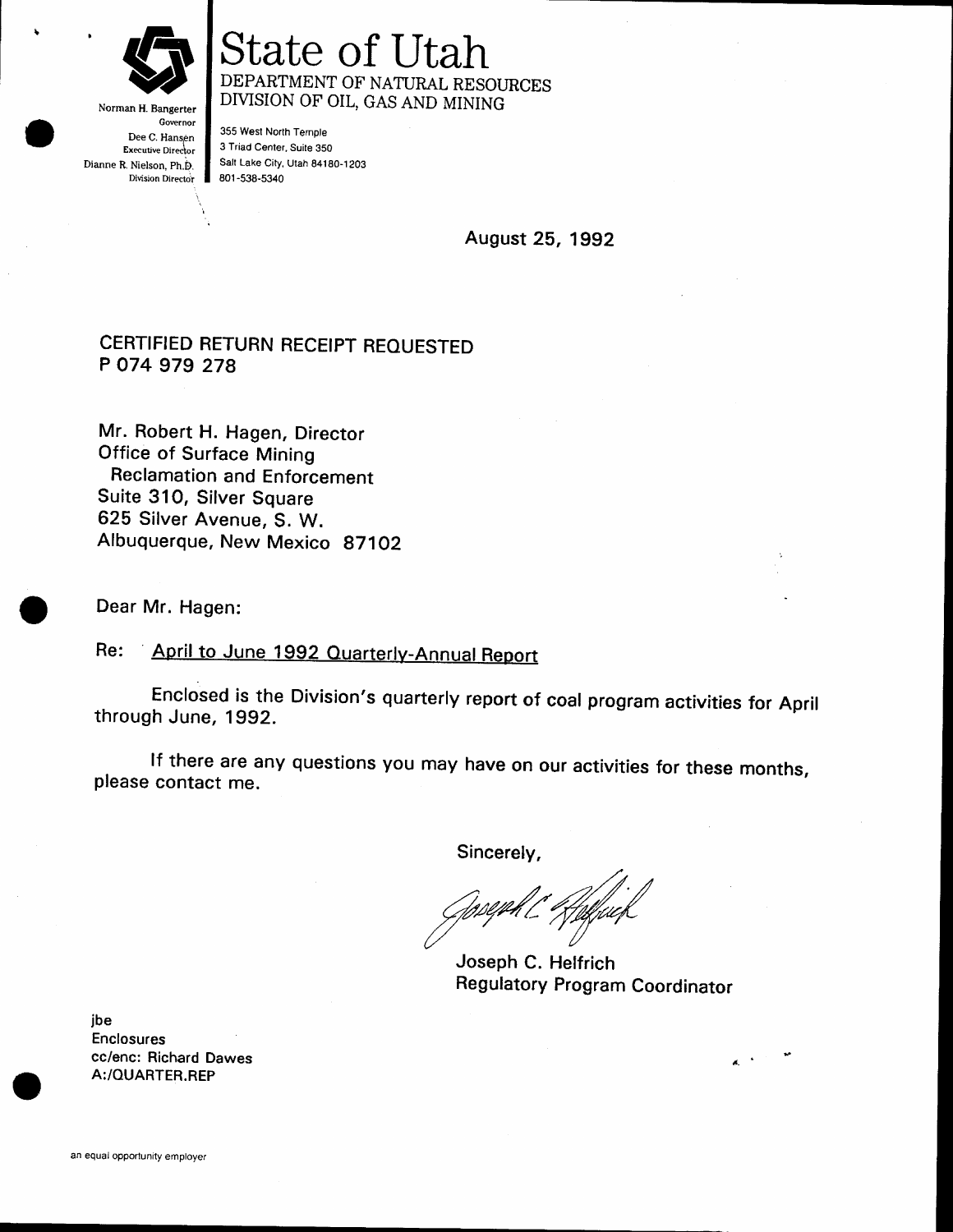## STATE QUARTERLY-ANNUAL REPORT

## Period Covered By This Report From April 1, 1992 To June 30, 1992

**COMMENTS (Use** 

Name of State\_\_\_\_\_\_\_Utah

## **DESCRIPTION OF ACTIVITY** (Enter Numbers for Activity in Column)

#### Permanent Program (Page 1)

|           |                |                                                                                                                                                                                                                                                                                                                                                   | <b>TOTAL</b><br><b>NUMBER</b>                                     | additional sheets<br>if necessary)                                   |
|-----------|----------------|---------------------------------------------------------------------------------------------------------------------------------------------------------------------------------------------------------------------------------------------------------------------------------------------------------------------------------------------------|-------------------------------------------------------------------|----------------------------------------------------------------------|
| Α.        | 1.             | <b>Permitting Activity:</b><br>Mining: $1^*$                                                                                                                                                                                                                                                                                                      |                                                                   |                                                                      |
|           |                | (a) Applications Received<br>(c) Amendments Received<br>(d) Permit Amendments Issued                                                                                                                                                                                                                                                              | <u>0</u><br>$\frac{2}{36}$<br>$\frac{36}{16}$                     | See Addendum A<br>See Addendum A<br>See Addendum B<br>See Addendum B |
|           |                | 2. Exploration:<br>(a) Applications Received                                                                                                                                                                                                                                                                                                      | $\frac{3}{0}$                                                     | See Addendum C                                                       |
|           |                | 3. Bonds:                                                                                                                                                                                                                                                                                                                                         |                                                                   | See Addendum D                                                       |
| <b>B.</b> |                | Complaints: <sup>1*</sup>                                                                                                                                                                                                                                                                                                                         | $\mathbf{O}$                                                      |                                                                      |
| C.        |                | Enforcement Actions: <sup>3*</sup><br>1. Administrative Conferences and Hearings: <sup>2*</sup><br>(a) Assessment Conferences Conducted:<br>(1) Number of Penalty Assessments<br>Appealed to Board<br>(b) Enforcement Appeal Hearings<br>(1) Number of Informal Hearings<br>(2) Number of Formal Hearings<br>2. Court Adjudication: <sup>1*</sup> | $\begin{array}{c}\n0 \\ 0 \\ \hline\n4 \\ \hline\n0\n\end{array}$ |                                                                      |
|           |                | 3. Number of Injunctions<br>4. Enforcement Action Taken on Permittees<br>That Have Developed a Pattern of                                                                                                                                                                                                                                         | $\begin{array}{c}\n0 \\ \hline\n0 \\ \hline\n0\n\end{array}$      |                                                                      |
|           | 5.<br>7.<br>8. | Number of Informal Hearings Resulting From<br>Permit Revocations, Pattern of Violations,                                                                                                                                                                                                                                                          | $\begin{array}{c}\n0 \\ 0 \\ 0\n\end{array}$                      |                                                                      |
|           |                |                                                                                                                                                                                                                                                                                                                                                   | $\mathbf 0$                                                       |                                                                      |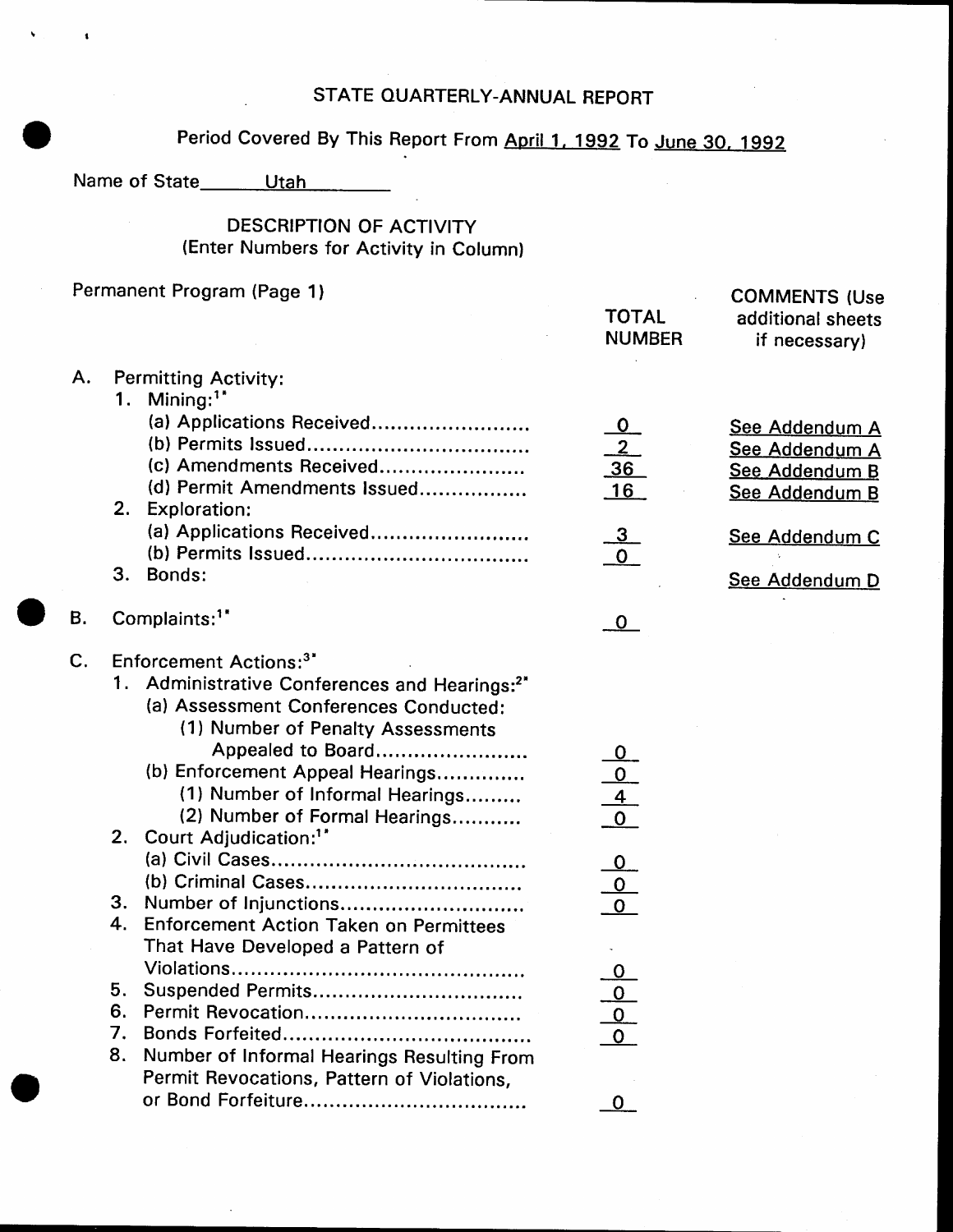Permanent Program (Page 2l

COMMENTS (use additional sheets if necessary)

|    |           | 9. Number of Formal Hearings Resulting From<br>Permit Revocations, Pattern of Violations,                 |                |
|----|-----------|-----------------------------------------------------------------------------------------------------------|----------------|
| D. |           | Lands Unsuitable Activity: <sup>1*</sup>                                                                  |                |
|    |           | 1. Petitions Received:                                                                                    |                |
|    |           | (a) Number of Petitions                                                                                   |                |
|    | 2.        | (b) Acreage Involved<br><b>Final Decisions on Petitions Approved</b>                                      |                |
|    |           | or Denied                                                                                                 | 0              |
|    | 3.        | If Approved, Number of Acres Designated                                                                   |                |
|    | 4.        | Unsuitable for Mining                                                                                     | 0.             |
|    |           | Number of Claims Filed and Accepted for<br>Valid Existing Rights                                          | O              |
| E. |           | Administrative Activity: <sup>1*</sup>                                                                    |                |
|    | 1.        | Authorized State Positions                                                                                | <u> 23.5</u>   |
|    | 2.        | State Position Vacancies                                                                                  | $\overline{0}$ |
|    | 3.        | Number of Active Inspection Personnel                                                                     |                |
| F. | 2.1<br>3. | <b>Public Hearings:</b><br><b>Regulatory Program (Explain in Comments)</b><br>Other (Explain in Comments) |                |
|    |           |                                                                                                           |                |

<sup>1</sup>\* Also Provided in the OSM 51 A, B Interim Grant Report.<br><sup>2\*</sup> Also provided in the Bimonthly Report to Bernie Freeman, OSM/AFO.

<sup>3\*</sup> Provided in the Interim Grant Report, Bimonthly report and OSM/AFO data base files.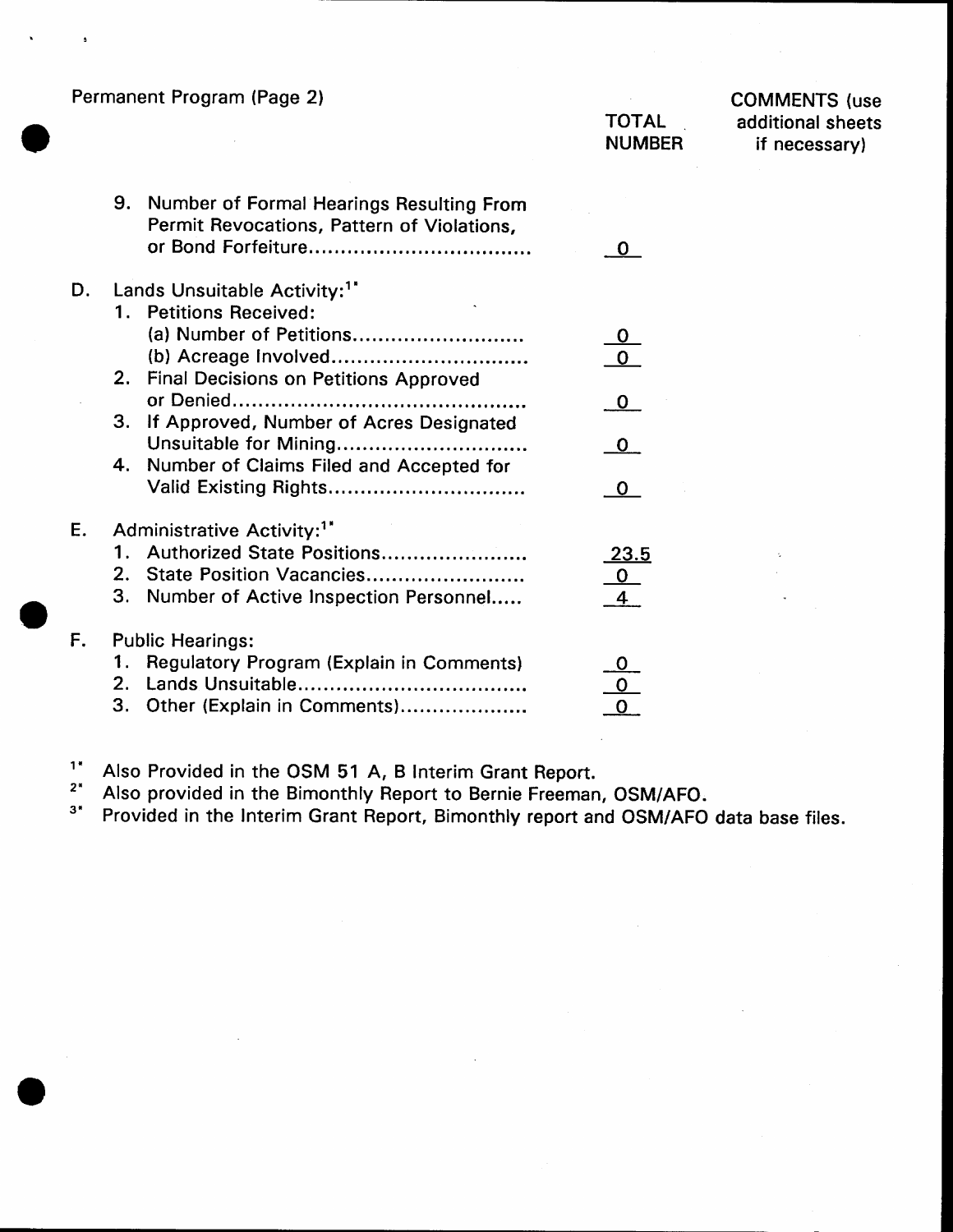## **Applications Received**

 $\mathbf 0$ 

## **Permits Issued**

**Skyline Mine<br>Convulsion Canyon Mine**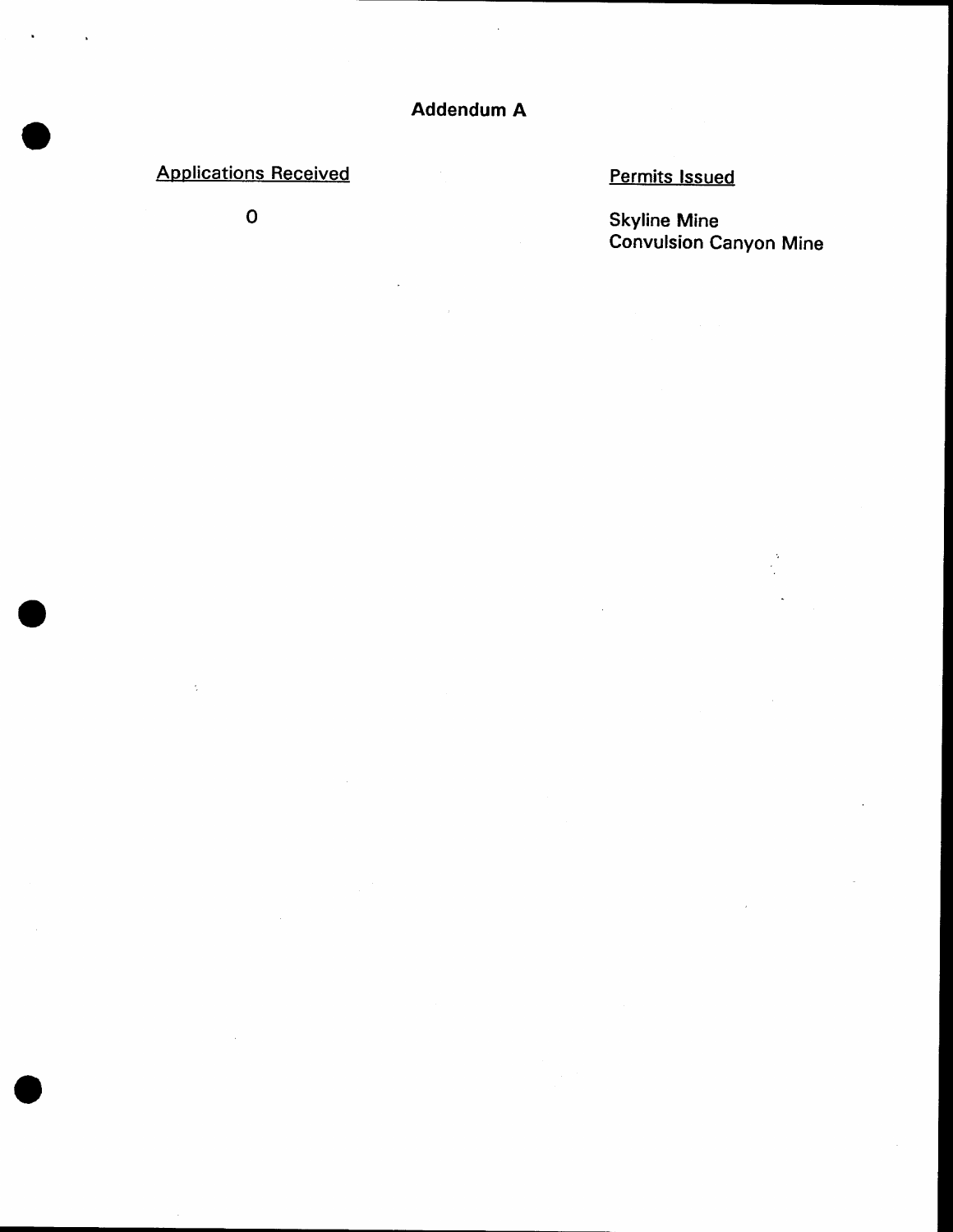\*\* AMENDMENTS RECEIVED AND APPROVED FROM 04/01/92 - 06/30/92 \*\*

-- RECEIVED --

- 1) Castle Gate Coal Company C/007/004-92B Price River Complex TITLE: AREA SUBMITTAL RECEIVED 05/01/92
- 2) Castle Gate Coal Company C/007/004-92C Price River Complex TITLE: ABATEMENT PLZANS FOR N-92-39-03-02 RECEIVED 05/27/92
- 3) Castle Gate Coal Company C/007/004-92D Price River Complex TITLE: ADIT #1 RECEIVED 06/19/92
- 4) Utah Fuel Company C/007/005-92B Skyline Mine TITLE: SURFACE FACILITIES ADDITION RECEIVED 04/15/92
- 5) Utah Fuel Company C/007/005-92C Skyline Mine TITLE: DIVISION ORDER RESPONSE TO #'S 92A & B RECEIVED 04/15/92
- 6) Utah Fuel Company C/007/005-92E Skyline Mine TITLE: RECLAMATION OF CONVEYOR RECEIVED 05/11/92
- 7) Utah Fuel Company C/007/005-92F Skyline Mine TITLE: VEGETATION TRIALS ON CONVEYOR BENCH RECEIVED 05/18/92
- 8) Cyprus-Plateau Mining Co. C/007/006-92C **Star Point Mines** TITLE: IBC MAIN DEVELOPMENT RECEIVED 04/28/92
- 9) Cyprus-Plateau Mining Co. C/007/006-92D **Star Point Mines** TITLE: GENTRY MTN AIR SHAFT RECEIVED 05/15/92
- 10) Cyprus-Plateau Mining Co. C/007/006-92E **Star Point Mines** TITLE: ROAD CLASSIFICATION RECEIVED 05/18/92
- 11) Cyprus-Plateau Mining Co. C/007/006-92F Star Point Mines TITLE: DITCHES 51,57,58 VARIANCE REQUEST RECEIVED 05/06/92
- 12) Sunnyside Reclamation & Salvage C/007/007-92B Sunnyside Mines TITLE: ASCA RECEIVED 04/27/92
- 13) Sunnyside Reclamation & Salvage C/007/007-92C Sunnyside Mines TITLE: COAL FINE DEPOSITION PREVENTION TO #2 CANYON CHANNEL RECEIVED 04/29/92
- 14) Sunnyside Reclamation & Salvage C/007/007-92D Sunnyside Mines TITLE: DESIGN WATER CANYON REFUSE PILE RECEIVED 04/29/92
- 15) Sunnyside Reclamation & Salvage C/007/007-92E Sunnyside Mines TITLE: COARSE REFUSE DISPOSAL RECEIVED 04/29/92
- 16) Sunnyside Reclamation & Salvage C/007/007-92F Sunnyside Mines TITLE: COARSE REFUSE BORROW AREA RECEIVED 04/29/92
- 17) Sunnyside Reclamation & Salvage C/007/007-92G Sunnyside Mines TITLE: RR CULVERT INSTALLATION RECEIVED 06/15/92
- 18) U.S. Fuel Co. C/007/011-92B TITLE: IBC RECEIVED 06/05/92
- 19) GENWAL COAL CO. C/007/012-92C Wellington Prep. Plant TITLE: REFUSE EROSION ABATEMENT RECEIVED 04/06/92

Hiawatha Mines Complex

20) Soldier Creek Coal Company C/007/018-92D Soldier Canyon Mine TITLE: SOILS RESPONSE TO DEFICIENCIES

 $-1-$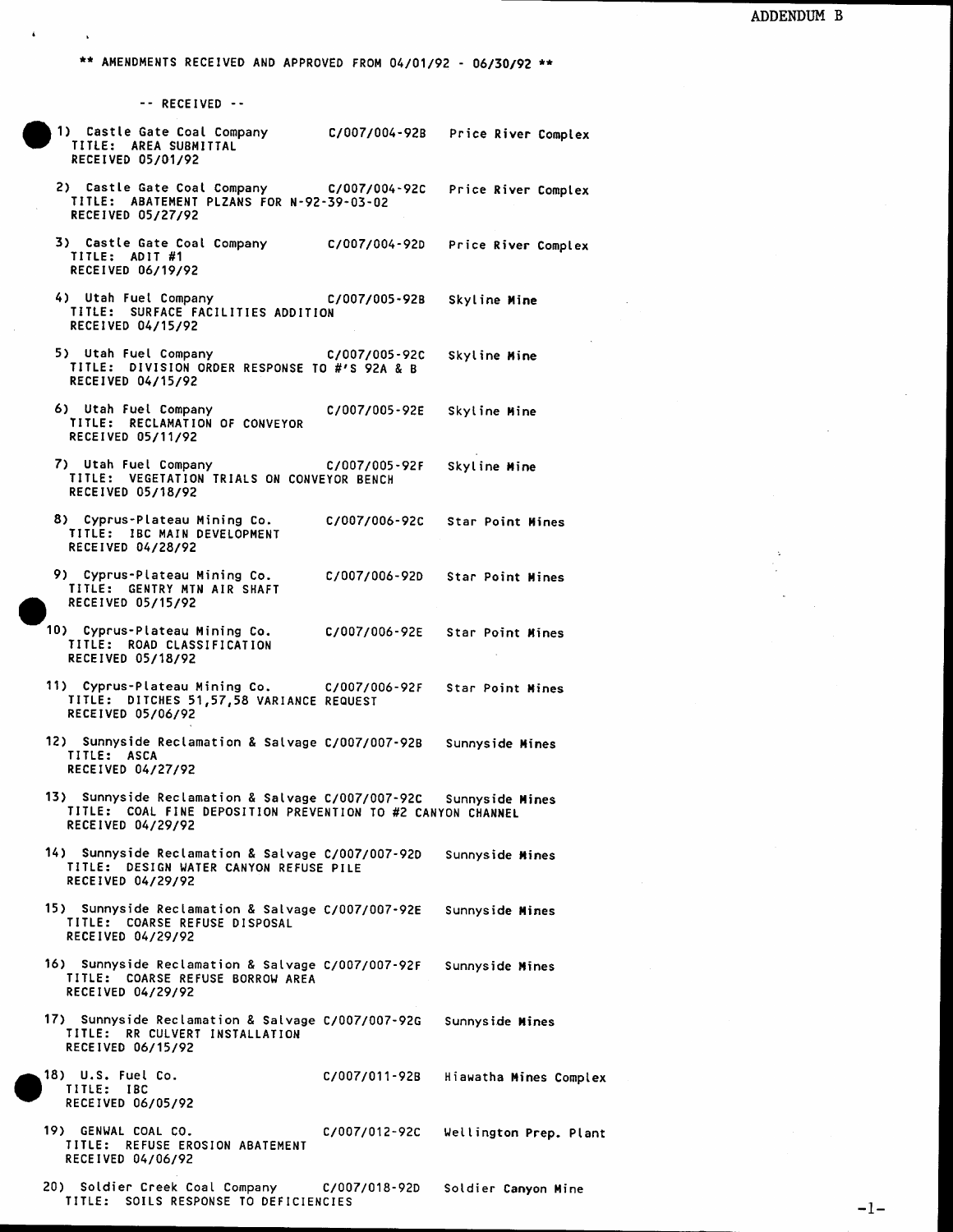21) Andalex Resources, Inc. TITLE: RIP RAP RECEIVED 06/05/92



22) ANDALEX RESOURCES, INC. C/007/033-92D WILDCAT LOADOUT FACILITY TITLE: DISTURBED CULVERTS C-28 & C29 RECEIVED 06/03/92

C/007/019-92D

Centennial Project/Pinnac

- 23) Utah Power and Light C/015/018-92B Deer Creek Mine TITLE: STORAGE DOCK RECEIVED 04/29/92
- 24) Utah Power and Light C/015/018-92C Deer Creek Mine TITLE: EAST MTN. DRILLING INSIDE PERMIT AREA RECEIVED 04/29/92
- 25) Utah Power and Light C/015/019-92C Cottonwood/Wilberg Mines TITLE: CONVEYOR SYSTEM RECEIVED 06/25/92
- 26) Co-op Mining Company C/015/021-92C Trail Canyon Mine TITLE: TCD-2 DITCH RECEIVED 04/01/92
- 27) Co-op Mining Company C/015/025-92E Bear Creek Canyon Mine TITLE: LOADOUT BELT & STORAGE EXPANSION RECEIVED 06/05/92
- 28) Co-op Mining Company C/015/025-92F Bear Creek Canyon Mine TITLE: LUMP COAL RELOCATION RECEIVED 05/08/92
- 29) Genwal Coal Company C/015/032-92B Crandall Canyon Mine TITLE: SURFACE DIVERSION MODS RECEIVED 04/03/92
- 30) Genwal Coal Company C/015/032-92C Crandall Canyon Mine TITLE: MINING CHANGE & SUBSIDENCE EFFECTS RECEIVED 04/10/92
- 31) Genwal Coal Company C/015/032-92D Crandall Canyon Mine TITLE: CHAPTER TWO UPDATE RECEIVED 04/10/92
- 32) Genwal Coal Company C/015/032-92E Crandall Canyon Mine TITLE: PLATE 3-1: RECEIVED 04/22/92
- 33) Genwal Coal Company C/015/032-92F Crandall Canyon Mine TITLE: CHAPTER 14 UPDATE DO92-A RECEIVED 05/18/92
- 34) Genwal Coal Company C/015/032-92G Crandall Canyon Mine TITLE: CH #10 RECEIVED 05/28/92
- 35) Genwal Coal Company C/015/032-92H Crandall Canyon Mine TITLE: CH #8 SOILS **RECEIVED 06/23/92**
- 36) E/015/018-92A TITLE: EAST MTN DRILLING # M-152 RECEIVED 04/29/92

-- APPROVED --

- 1) Utah Fuel Company C/007/005-911 Skyline Mine TITLE: CONVEYOR REVISION APPROVED 06/24/92
- 2) Utah Fuel Company C/007/005-91J Skyline Mine TITLE: OPEN COAL STORAGE APPROVED 04/02/92
- 3) Utah Fuel Company C/007/005-92B Skyline Mine TITLE: SURFACE FACILITIES ADDITION APPROVED 04/16/92
- 4) Utah Fuel Company C/007/005-92E Skyline Mine TITLE: RECLAMATION OF CONVEYOR APPROVED 06/24/92

 $-2-$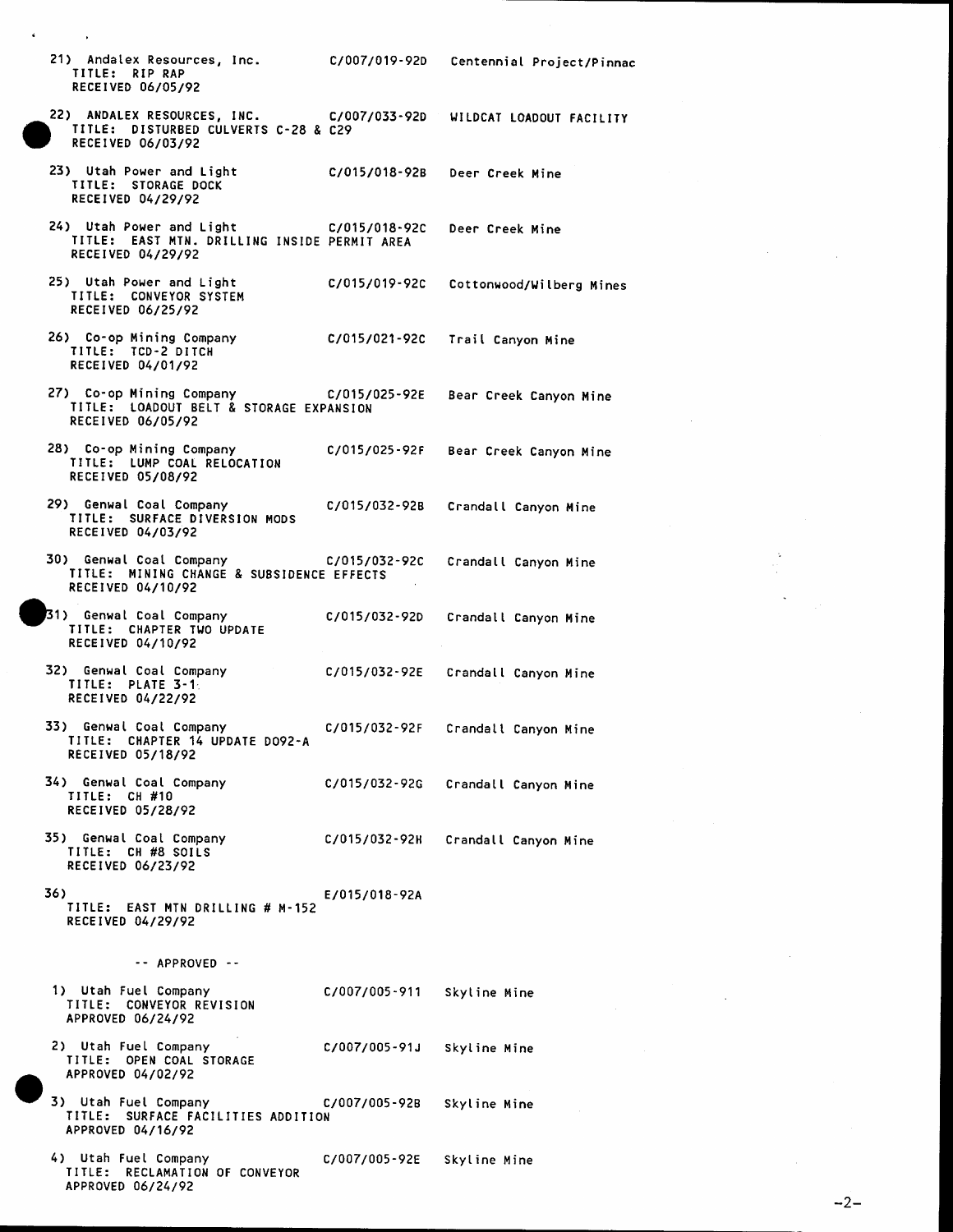TITLE: IBC APPROVED 06/09/92

APPROVED 06/15/92

6) Andalex Resources, Inc.<br>TITLE: RENEWAL STIP RESPONSE C/007/019-92B Centennial Project/Pinnac APPROVED 05/29/92 7) Andalex Resources, Inc. Centennial Project/Pinnac C/007/019-92C TITLE: OWNERSHIP STIP APPROVED 06/10/92 8) ANDALEX RESOURCES, INC. C/007/033-92B WILDCAT LOADOUT FACILITY TITLE: BONDING REVISIONS APPROVED 04/07/92 9) ANDALEX RESOURCES, INC. C/007/033-92C WILDCAT LOADOUT FACILITY TITLE: REVISED PLATE 2 SILT DISPOSAL APPROVED 04/03/92 10) Utah Power and Light C/015/018-92B Deer Creek Mine TITLE: STORAGE DOCK<br>APPROVED 06/01/92 11) Utah Power and Light<br>TITLE: CONVEYOR SYSTEM Cottonwood/Wilberg Mines C/015/019-92C APPROVED 06/26/92 12) Co-op Mining Company C/015/021-92A Trail Canyon Mine TITLE: RESIDENTIAL EXCLUSION **APPROVED 06/08/92** 13) Co-op Mining Company<br>TITLE: TCD-2 DITCH C/015/021-92C Trail Canyon Mine APPROVED 04/02/92 14) Genwal Coal Company C/015/032-92B Crandall Canyon Mine TITLE: SURFACE DIVERSION MODS APPROVED 04/15/92 15) Genwal Coal Company C/015/032-920 Crandall Canyon Mine TITLE: CHAPTER TWO UPDATE APPROVED 05/27/92 16) Genwal Coal Company<br>TITLE: PLATE 3-1 C/015/032-92E Crandall Canyon Mine

 $-3-$ 

÷,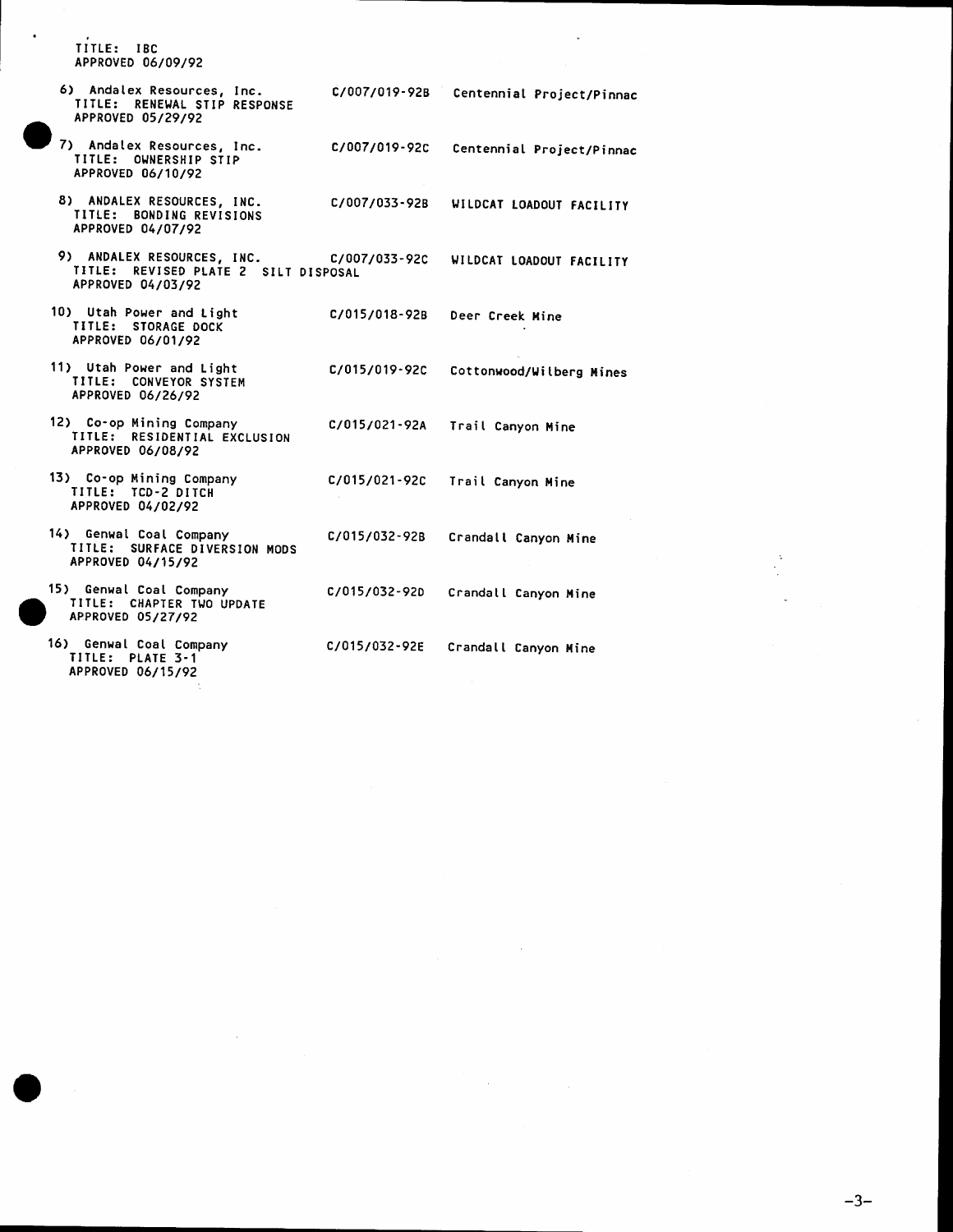|                                               |                          |        | EXPLORATION TRACKING - APRIL 1, 1992 THRU JUNE 30 1992 |                                        |                       |        |                                      | ADDENDUM C                   |
|-----------------------------------------------|--------------------------|--------|--------------------------------------------------------|----------------------------------------|-----------------------|--------|--------------------------------------|------------------------------|
| SITE/INSPECTOR                                | <b>STATUS</b><br>F N     | TEAM   | FXP #                                                  | RECEIVED                               | APPROVED              | DENTED | INSPECTED COMPLETED                  | FINAL<br><b>STATUS</b>       |
| DEEA<br>ΙEΚ<br>DEER OREEK<br>CYPRUS/BLACKHAWK | <b>Contract Contract</b> | A<br>A | E/015/018-92A<br>0/015/018-920<br>E/007/038-92A        | 04/29/92 07/15/92<br>06/01/92 07/09/92 | $04/29/92$ $07/15/92$ |        | FALI 92<br>FALL 92<br><b>FALL 92</b> | $1$ HOLE #M $-152$<br>SHOLES |

 $\label{eq:2.1} \mathcal{L}(\mathcal{L}^{\text{max}}_{\mathcal{L}}(\mathcal{L}^{\text{max}}_{\mathcal{L}}),\mathcal{L}^{\text{max}}_{\mathcal{L}^{\text{max}}_{\mathcal{L}}})$ 

 $\label{eq:2.1} \frac{1}{\sqrt{2\pi}}\sum_{i=1}^n\frac{1}{\sqrt{2\pi}}\sum_{i=1}^n\frac{1}{\sqrt{2\pi}}\sum_{i=1}^n\frac{1}{\sqrt{2\pi}}\sum_{i=1}^n\frac{1}{\sqrt{2\pi}}\sum_{i=1}^n\frac{1}{\sqrt{2\pi}}\sum_{i=1}^n\frac{1}{\sqrt{2\pi}}\sum_{i=1}^n\frac{1}{\sqrt{2\pi}}\sum_{i=1}^n\frac{1}{\sqrt{2\pi}}\sum_{i=1}^n\frac{1}{\sqrt{2\pi}}\sum_{i=1}^n\$ 

 $\label{eq:2.1} \mathcal{L}(\mathcal{L}^{\text{max}}_{\mathcal{L}}(\mathcal{L}^{\text{max}}_{\mathcal{L}}),\mathcal{L}^{\text{max}}_{\mathcal{L}}(\mathcal{L}^{\text{max}}_{\mathcal{L}}))$ 

 $\sigma_{\rm{eff}}$ 

 $\mathcal{A}^{\mathcal{A}}_{\mathcal{A}}$  and  $\mathcal{A}^{\mathcal{A}}_{\mathcal{A}}$  and  $\mathcal{A}^{\mathcal{A}}_{\mathcal{A}}$ 

 $\label{eq:2.1} \mathcal{L}(\mathcal{L}^{\text{max}}_{\text{max}}(\mathcal{L}^{\text{max}}_{\text{max}}(\mathcal{L}^{\text{max}}_{\text{max}}(\mathcal{L}^{\text{max}}_{\text{max}}(\mathcal{L}^{\text{max}}_{\text{max}}(\mathcal{L}^{\text{max}}_{\text{max}}(\mathcal{L}^{\text{max}}_{\text{max}}(\mathcal{L}^{\text{max}}_{\text{max}}(\mathcal{L}^{\text{max}}_{\text{max}}(\mathcal{L}^{\text{max}}_{\text{max}}(\mathcal{L}^{\text{max}}_{\text{max}}(\mathcal{L}^$ 

 $\mathcal{L}^{\text{max}}_{\text{max}}$  and  $\mathcal{L}^{\text{max}}_{\text{max}}$ 

 $\mathcal{L}^{\text{max}}_{\text{max}}$  and  $\mathcal{L}^{\text{max}}_{\text{max}}$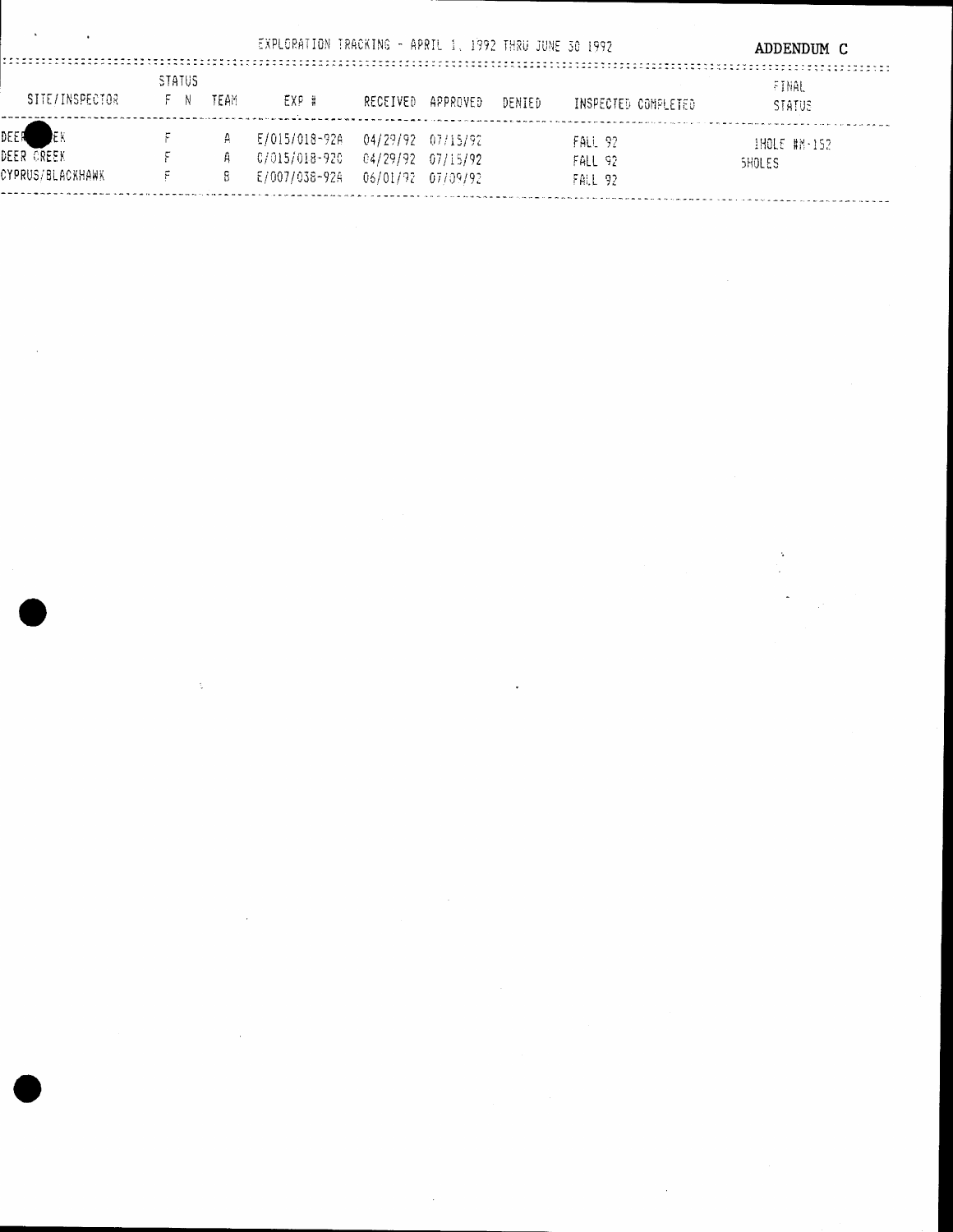|                                                                         |                                      |                        |                               | COAL BONDS                                                                                                                                                    |                                         |                                   |                                                        | As of June 30, 1992                                                                                                            |
|-------------------------------------------------------------------------|--------------------------------------|------------------------|-------------------------------|---------------------------------------------------------------------------------------------------------------------------------------------------------------|-----------------------------------------|-----------------------------------|--------------------------------------------------------|--------------------------------------------------------------------------------------------------------------------------------|
| NAME OF PROJECT                                                         | Disturbed<br>Surface<br><b>Acres</b> | Present Bond<br>Amount | <b>Bond Posted</b><br>Type of | Principal Holder<br>(Best's Rating)<br>1991                                                                                                                   | <b>Year Date</b><br>(Ridered)<br>Posted | Cost per<br>Acre                  | Issued (5-Yr<br>Renewal)<br>Original<br>Permit<br>Date | Comments                                                                                                                       |
| Valley Camp of Utah, Inc.<br><b>Belina Mines Complex</b><br>ACT/007/001 | ඳ                                    | \$2,300,000            | (Ridered)<br>Surety           | Federal Insurance Co.<br>#8099-56-50 (A+)                                                                                                                     | (11/30/89)<br>6/29/84                   | \$29,114.00                       | (11/17/89)<br>8/24/84                                  | \$190,000 Released 2/90<br>Bond #8093-48-78 for                                                                                |
| Blackhawk Coal Company<br>Willow Creek<br>INA/007/002                   | 4.2                                  | \$10,000               | Surety                        | Safeco Insurance Co.<br>#5615354 (A+)                                                                                                                         | (06/20/1)<br>7/12/84                    | \$2381.00                         | 12/24/84                                               | \$91,550 8/13/85) \$2,585,609<br>(Original Posted) (Released<br>released 7/30/90                                               |
| Amax Coal Industries<br>Castle Gate Mine<br>ACT/007/004                 | 134.5                                | \$2,683,603            | Surety                        | <b>Insurance Company</b><br>#929-80-55 (A+)<br>National Fire<br>Hartford                                                                                      | 1/31/86                                 | \$19,952.00<br>Permit<br>Transfer | (12/24/90)<br>12/24/84                                 |                                                                                                                                |
| Coastal States Energy<br><b>ACT/007/005</b><br>Skyline Mine             | 62.41                                | \$3,180,000            | Surety                        | United Pacific Ins. Co.<br>#U605244-6 (A-)                                                                                                                    |                                         | \$42,493.00                       | (4/30/87)<br>6/20/80<br>(5/1/92)                       | \$1,850,500 (6/20/89); Bonds<br>added 3/15/90; Rider added<br>replaced 7/30/90; Rider<br><b>Original Bond Amount</b><br>6/9/92 |
| Cyprus-Plateau Mining Co<br>Star Point Mine<br>ACT/007/006              | 173.2                                | \$4,830,000            | Surety                        | 64S100208576BCA (A)<br>Aetna Casualty &<br>Surety Co.                                                                                                         | 11/26/85                                | \$27,887.00                       | (1/28/92)<br>(8/7/87)                                  | "termination" language 9/91<br>Signed 11/2/90; Ridered<br><b>Reclamation Agreement</b>                                         |
| Sunnyside Coal Company<br>Sunnyside Mine<br>ACT/007/007                 | 287.4                                | \$2,639,088            | hbination<br>Com              | for Undisturbed Land<br>First National Bank.*<br>Agreement 8/28/89<br><b>First Deed of Trust</b><br>and Water Rights;<br>\$75,000 at Zions<br>C.D. Issued for | 8/31/89                                 | \$9,182.63                        | (1/6/91)<br>1/6/86                                     | *Escrow Agreement Finalized<br>Transferred from Kaiser Coal<br>6/90 3/13/89 Active Status;<br>Co. 5/26/89                      |
| Kaiser Coal Corp.<br>Sunnyside Mine<br><b>ACT/007/007</b>               |                                      | $($ \$3,397,349)       |                               | 2/13/87; Agreement<br>Transferred to SRS<br>Replaced by SRS<br>with SRS 3/9/89;<br>Filed Chapter 11<br>Bond                                                   | 1/6/86                                  |                                   |                                                        |                                                                                                                                |
|                                                                         |                                      |                        |                               |                                                                                                                                                               |                                         |                                   |                                                        |                                                                                                                                |

ADDENDUM D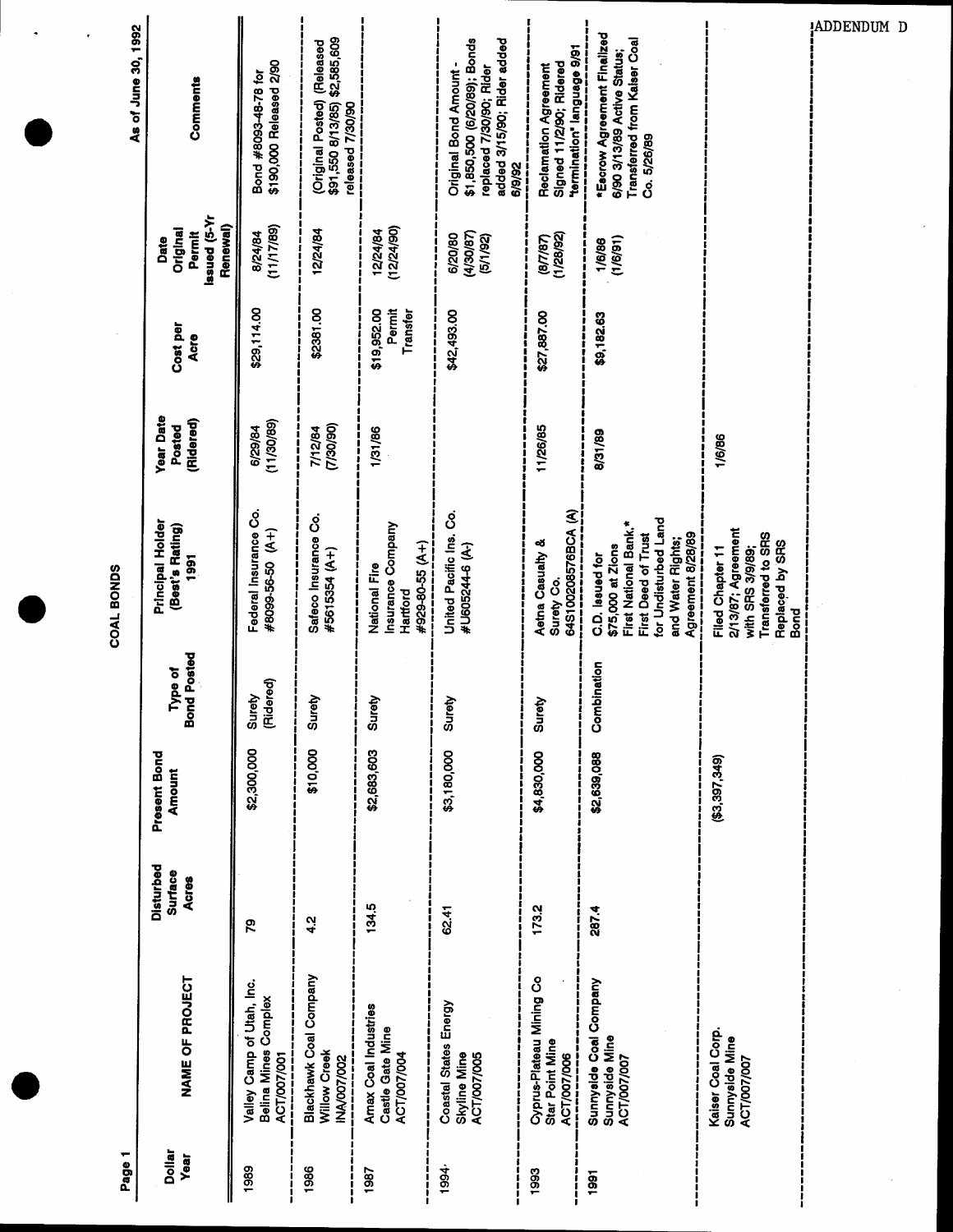| Page 2                  |                                                                  |                                             |                               |                                                  | COAL BONDS                                                                                     |                                              |                                               |                                                        | As of June 30, 1992                                                                                    |
|-------------------------|------------------------------------------------------------------|---------------------------------------------|-------------------------------|--------------------------------------------------|------------------------------------------------------------------------------------------------|----------------------------------------------|-----------------------------------------------|--------------------------------------------------------|--------------------------------------------------------------------------------------------------------|
| <b>Dollar</b><br>Year   | NAME OF PROJECT                                                  | <b>Disturbed</b><br>Surface<br><b>Acres</b> | Present Bond<br><b>Amount</b> | <b>Bond Posted</b><br>Type of                    | Principal Holder<br>(Best's Rating)<br>1991                                                    | <b>Year Date</b><br>(Ridered)<br>Posted      | Cost per<br>Acre                              | Issued (5-Yr<br>Renewal)<br>Original<br>Permit<br>Date | Comments                                                                                               |
| 1984                    | Sage Point-Dugout Canyon<br><b>REV/007/009</b><br>Sunedco        | Disturbance<br>ş                            | (Released)<br>(\$611,875)     | (Released)<br>Surety                             | Federal Insurance Co.<br>#8090-86-10 (A+)                                                      | 12/8/80                                      | Bond<br>released<br>5/19/87 No<br>disturbance | <b>Revoked</b><br>(Permit<br>5/19/87                   |                                                                                                        |
| 1991                    | Hiawatha Mines Complex<br>U.S. Fuel Co.<br>ACT/007/011           | 88                                          | \$1,450,000<br>\$2,329,000    | Bond<br>Surety<br>Self                           | Insurance Company of<br>DOGM and OSM<br>North America<br>K01733369 <sub>(A)</sub>              | 12/16/86<br>4/15/83                          | \$13,031.00                                   | (3/13/92)<br>3/13/87                                   |                                                                                                        |
|                         | Wellington Prep. Plant<br>Kaiser Coal Corp.<br>ACT/007/012       | 356                                         | (\$4,360,775)                 | Self-Bond                                        | 2/13/87; Replaced by<br>Division of Oil, Gas<br>and Mining; Filed<br>Genwal ILOC<br>Chapter 11 | Transferred<br>10/10/89<br>1/31/86<br>Permit | \$12,249.00                                   | 12/10/84                                               | Bankrupt                                                                                               |
| 1989                    | Castle Valley Resources<br>Wellington Prep. Plant<br>ACT/007/012 | 356                                         | \$2,591,000                   | ≥<br>Suret<br>Bond                               | Safeco Insurance Co.<br>#5612986 (A+)                                                          | 10/26/89                                     | \$7,278.00                                    | (12/10/89)                                             | 10/10/89; Permit Transfer to<br>Permit Transfer to Genwal<br><b>Castle Valley Resources</b><br>12/5/91 |
| 1989<br> <br> <br> <br> | Geneva (Horse Canyon Mine)<br>Kaiser Coal Corp.<br>ACT/007/013   | ន                                           | (618, 649)                    | Bond<br>Self <sub>I</sub>                        | and Mining, and OSM<br>Division of Oil, Gas                                                    | Chapter 11<br>2/13/87<br>Filed               | \$18,373.00                                   |                                                        | Transferred from U.S. Steel<br>11/4/85                                                                 |
| 1991                    | Horse Canyon Mine<br>Kaiser Coal Corp.<br>ACT/007/013            | ន                                           | (51,359,600)                  | Irrevocable<br>ō<br>Credit<br>--------<br>Letter | Bank No. PG632732<br>Chase Manhattan                                                           | 4/12/90                                      |                                               |                                                        | Released by OSM 1/26/91;<br><b>DOGM 1/27/91</b>                                                        |
| 1991                    | Intermountain Power Agency<br>Horse Canyon Mine<br>ACT/007/013   | 8                                           | \$1,950,002                   | Irrevocable<br>৳<br>Credit<br>Letter             | <b>Zions First National</b><br><b>Bank</b>                                                     | 7/2/90                                       |                                               | 5/6/91                                                 | <b>PA Acquired Horse Canyon</b><br>Mine 4/5/90; Permit issued<br>5/6/91; Bond increased<br>5/3/91      |
| 1994                    | Gordon Creek #2, 7 & 8<br>Mountain Coal Co.<br>ACT/007/016       | 17.58                                       | \$641,443<br>\$45,900         | Anang<br>Rana                                    | #8082-93-00 (A-)<br>Insurance Co.<br>U-62-99-65 (A-)<br>United Pacific                         | 11/22/77<br>8/14/87                          | \$39,098.00                                   | (8/28/89)<br>8/27/84                                   | Ridered "termination"<br>language 9/91                                                                 |

 $\label{eq:2} \frac{1}{2} \sum_{i=1}^n \frac{1}{2} \sum_{j=1}^n \frac{1}{2} \sum_{j=1}^n \frac{1}{2} \sum_{j=1}^n \frac{1}{2} \sum_{j=1}^n \frac{1}{2} \sum_{j=1}^n \frac{1}{2} \sum_{j=1}^n \frac{1}{2} \sum_{j=1}^n \frac{1}{2} \sum_{j=1}^n \frac{1}{2} \sum_{j=1}^n \frac{1}{2} \sum_{j=1}^n \frac{1}{2} \sum_{j=1}^n \frac{1}{2} \sum_{j=1}^n \frac{1}{$ 

 $\ddot{\phantom{0}}$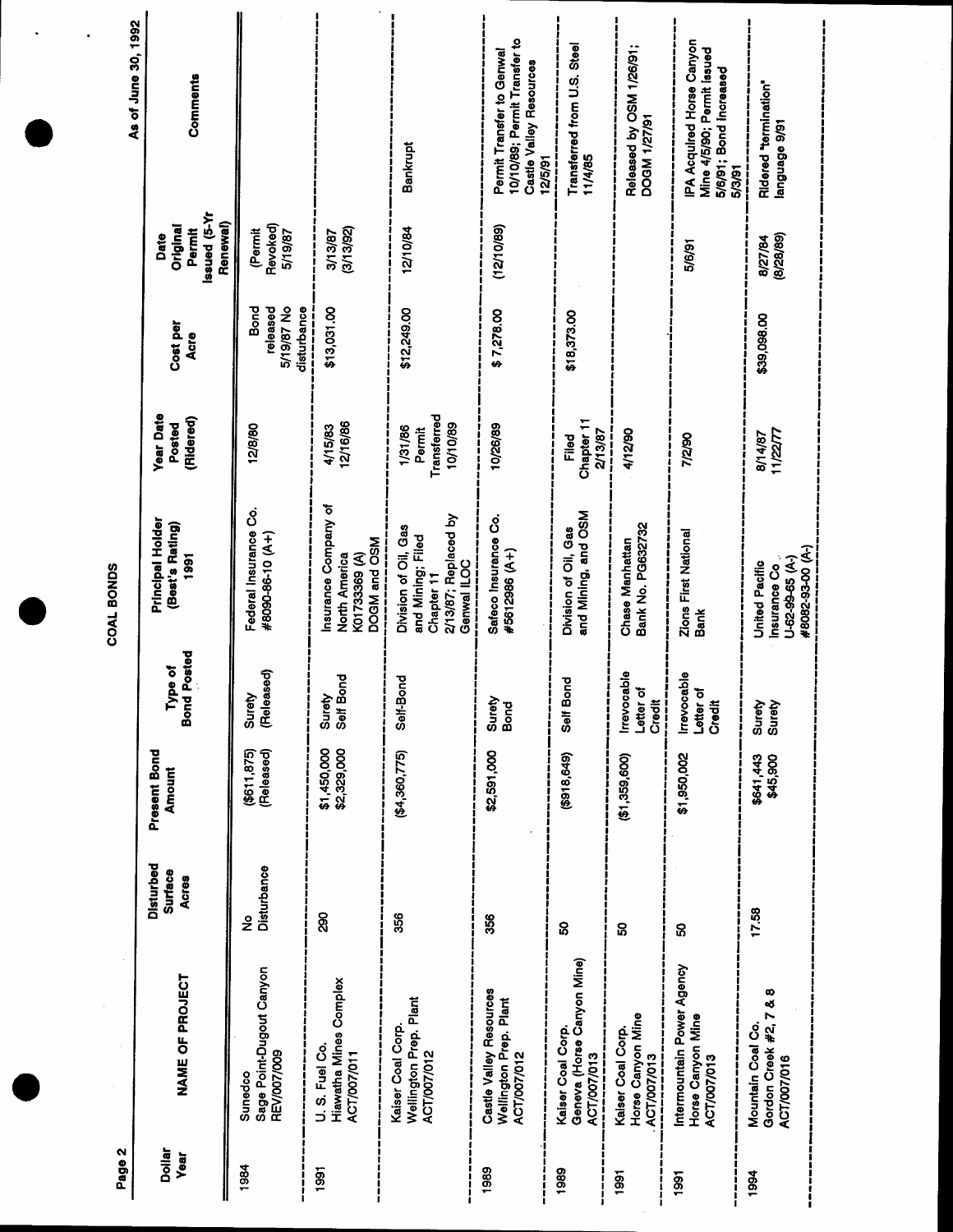| As of June 30, 1992<br>$\bullet$ | Comments                                              |                                                                                                                         |                                                                              |                                                                      | LOC with First Interstate Bank                                                                                             |                                                           |                                                                    |                                                                |                                                                                                             |
|----------------------------------|-------------------------------------------------------|-------------------------------------------------------------------------------------------------------------------------|------------------------------------------------------------------------------|----------------------------------------------------------------------|----------------------------------------------------------------------------------------------------------------------------|-----------------------------------------------------------|--------------------------------------------------------------------|----------------------------------------------------------------|-------------------------------------------------------------------------------------------------------------|
|                                  |                                                       | Original Bond Amount<br>\$346,000                                                                                       | Increased from \$577,000<br>conjunction with renewal<br>5/2/91; Increased in | Increased to \$1,080,839 on<br>7/3/90                                | 5/24/91-Cashier's Check to<br>replaced 2/91; Amount<br>4/30/91; Bond forfeited<br>reduced from \$48,400<br><b>Division</b> | Ridered "termination"<br>18/6 egaugnal                    | Changed from Pittsburgh<br>National Bank in 4/92                   |                                                                | Original Bond Amount -<br>\$262,577                                                                         |
|                                  | Issued (5-Yr<br>Renewal<br>Original<br>Permit<br>Date | (11/13/91)<br>9/19/86                                                                                                   | 6/10/85<br>(2/3/92)                                                          | (1/3/92)<br>(3/3/87)<br>1/4/82                                       | 11/12/85                                                                                                                   | (8/6/89)<br>8/6/85                                        | 5/5/89                                                             | 10/24/88                                                       | (8/13/90)<br>8/13/85                                                                                        |
|                                  | Cost per<br>Acre                                      | \$8,000.00                                                                                                              |                                                                              | \$31,603.00                                                          | \$25,333.00                                                                                                                | \$15,260.00                                               | \$13,563.00                                                        | \$9,860.00                                                     | \$4,503.00                                                                                                  |
|                                  | <b>Year Date</b><br>(Ridered)<br>Posted               | 9/19/86<br>7/13/87                                                                                                      | (5/91)<br>9/87                                                               | 5/16/83<br>(7/3/90)                                                  | 5/5/89                                                                                                                     | 4/22/87                                                   | 4/24/92                                                            | 10/12/88                                                       | (4/28/86)                                                                                                   |
| COAL BONDS                       | Principal Holder<br>(Best's Rating)<br>1991           | U-629895 (A-) Phase<br>Effective 6/26/87<br>Ridered 7/13/87<br><b>I-Bond Release</b><br>United Pacific<br>Insurance Co. | Federal Insurance Co.<br>#8107-37-63 (A+)<br>Rider                           | Utica Mutual Insurance<br>#34593 (A) &<br>SU1354086                  | <b>United Bank</b><br>of Denver                                                                                            | Insurance Company<br>United Pacific<br><b>A-) U-63894</b> | Citizen's Fidelity Bank<br>#13076                                  | #8107-37-63 (A+)<br>Federal Ins. Co.                           | #104570 (A+). Phase<br>Seaboard Surety Co.<br>(effective 5/20/86)<br>Ridered-4/28/86<br><b>Bond Release</b> |
|                                  | <b>Bond Posted</b><br>Type of                         | Surety                                                                                                                  | Surety                                                                       | Surety<br>Surety                                                     | Irrevocable<br>of Credit<br><b>S43865</b><br>Letter                                                                        | Surety                                                    | Irrevocable<br>Letter of<br>Credit                                 | Surety                                                         | Surety                                                                                                      |
|                                  | Present Bond<br><b>Amount</b>                         | \$138,400                                                                                                               | \$3,238,000                                                                  | \$381,839<br>\$699,000                                               | \$38,000<br>(Forfeited)                                                                                                    | \$2,441,745                                               | \$813,795                                                          | \$211,000                                                      | \$126,078                                                                                                   |
|                                  | Disturbed<br>Surface<br>Acres                         | 17.3                                                                                                                    | 22.80                                                                        | 34.2                                                                 | $\frac{10}{1}$                                                                                                             | ë                                                         | 8                                                                  | 21.4                                                           | $\boldsymbol{\mathcal{S}}$                                                                                  |
|                                  | NAME OF PROJECT                                       | Gordon Creek #3 & #6<br>Mountain Coal Co.<br>ACT/007/017                                                                | Soldier Creek Coal Co.<br>Soldier Canyon Mine<br><b>ACT/007/018</b>          | <b>Andalex Resources</b><br><b>Centennial Project</b><br>ACT/007/019 | North American Equities<br>Blazon #1 Mine<br><b>REC/007/021</b>                                                            | Mountain Coal Co.<br><b>ACT/007/022</b><br>C.V. Spur      | Andalex Resources, Inc.<br>Wildcat Loadout Facility<br>ACT/007/033 | Soldier Creek Coal Co.<br>Banning Siding<br><b>ACT/007/034</b> | Western States Minerals<br>ACT/015/002<br>J. B. King                                                        |
| Page 3                           | <b>Dollar</b><br>Year                                 | 1991                                                                                                                    | 1989                                                                         | 1986                                                                 | 1986                                                                                                                       | 1994                                                      | 1993                                                               | 1993                                                           | 1996                                                                                                        |

 $\mathcal{L}_{\mathcal{A}}$ 

 $\mathcal{A}_{\mathcal{A}}$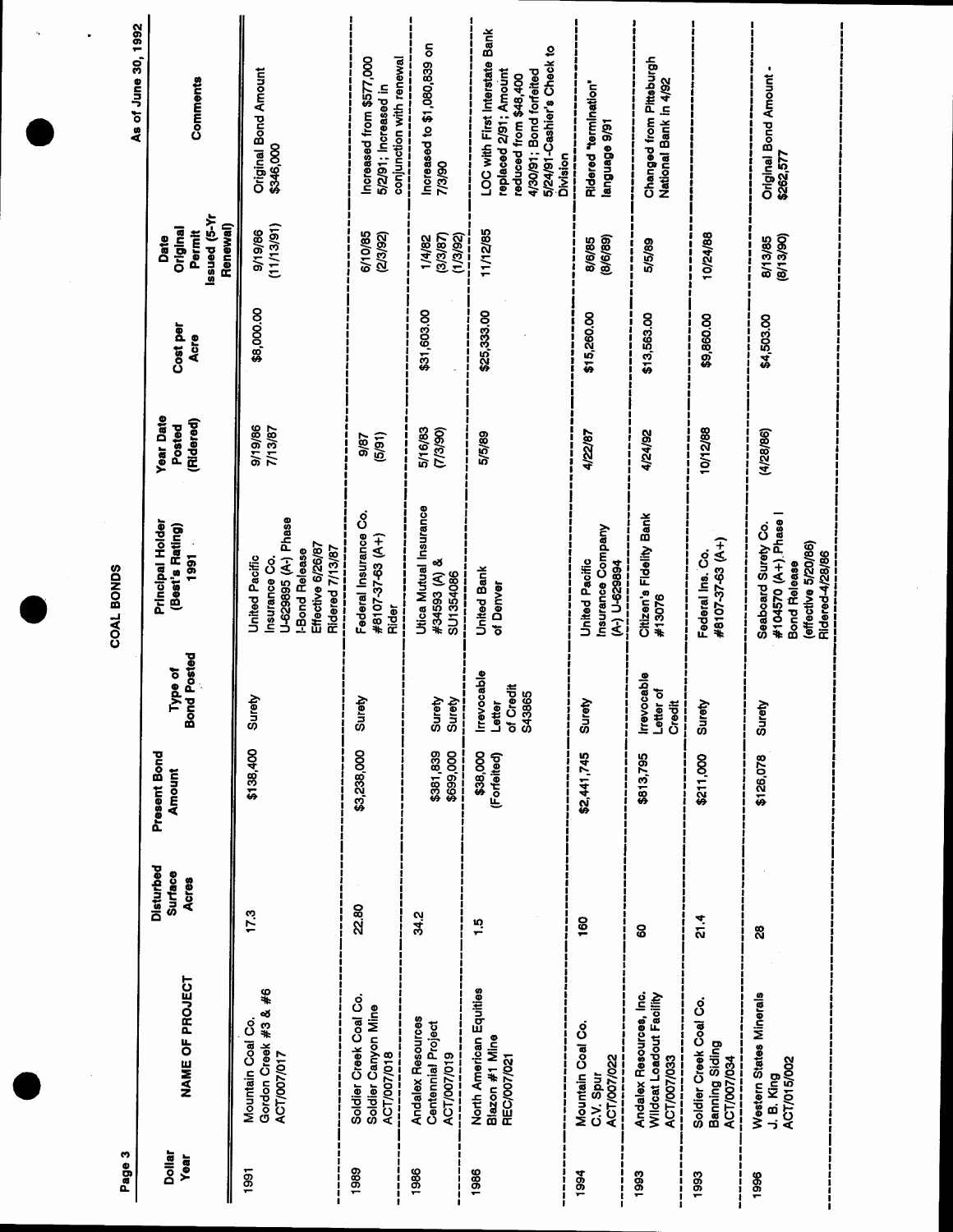| Page 4                |                                                                |                               |                                                 |                               | COAL BONDS                                                                                                     |                                                                                                 |                  |                                                               |                                                                                                                                                                                   |
|-----------------------|----------------------------------------------------------------|-------------------------------|-------------------------------------------------|-------------------------------|----------------------------------------------------------------------------------------------------------------|-------------------------------------------------------------------------------------------------|------------------|---------------------------------------------------------------|-----------------------------------------------------------------------------------------------------------------------------------------------------------------------------------|
| Dollar<br><b>Year</b> | NAME OF PROJECT                                                | Disturbed<br>Surface<br>Acres | Present Bond<br>Amount                          | <b>Bond Posted</b><br>Type of | Principal Holder<br>(Best's Rating)<br>1991                                                                    | <b>Year Date</b><br>(Ridered)<br>Posted                                                         | Cost per<br>Acre | <b>Issued</b> (5-Yr<br>Renewal)<br>Original<br>Permit<br>Date | As of June 30, 1992<br>Comments                                                                                                                                                   |
| 1989                  | Mountain Coal Co.<br>Huntington #4<br><b>ACT/015/004</b>       | 12.5                          | \$144,041.60                                    | (Ridered)<br>Surety           | Phase I-60% bond<br>#8082-89-88 (A+)<br>release effective<br>Federal Ins. Co.<br>11/10/86 rider -<br>12/31/86) | (12/12/86)<br>12/12/86<br>4/15/85                                                               | \$11,523.00      | (4/29/90)<br>4/29/85                                          | "termination" language 9/91<br><b>Original Bond Amount</b><br>\$360,102; Ridered                                                                                                  |
| 1987                  | Hidden Valley Coal Co.<br>Hidden Valley Mine<br>REC/015/007    | 6.7                           | \$68,606                                        | Surety                        | Ins. Co. #400 HJ 8041<br>St. Paul Fire & Marine<br>(A) Phase I bond<br>release effective<br>7/17/88            | 12/30/86<br>(7/17/88)                                                                           | \$10,239.00      | (1/29/92)<br>1/28/87                                          | Original Bond Amount -<br>\$171,515                                                                                                                                               |
| 1989                  | Mountain Coal Company<br>Trail Mountain #9 Mine<br>ACT/015/009 | 9.45                          | \$662,811                                       | Suret                         | U63-04-13 (A+)<br><b>United Pacific</b><br>Insurance Co.                                                       | & 2 Transfer effective 11/23/87<br>Federal Mine Approval Tract 1<br>State Permit Issued 2/21/85 |                  | (2/21/90)<br>2/21/85                                          | Federal Lease Tract approved<br>5/15/91; Ridered "termination"<br>\$463,711 and from 8.8 acres)<br>disturbance on 4/28/92 (from<br>language 9/91; Ridered<br>increased amount and |
| 1990                  | Consolidation Coal Co.<br>ACT/015/015<br>Emery Deep            | 247                           | \$3,454,443 (for<br>mine & prep<br>plant areas) | Surety                        | Seaboard Surety<br>#188617                                                                                     | 12/11/85                                                                                        | \$13,986.00      | 6/8/82 &<br>(1/8/9)<br>1/7/86                                 |                                                                                                                                                                                   |
| 1989                  | Pacificorp Electric Operations<br>Des-Bee-Dove<br>ACT/015/017  | 74.5                          | \$1,837,712                                     | Surety                        | American Casualty Co.<br>#926-00-83 (A+)<br>of Reading, PA                                                     | 1/25/85                                                                                         | \$24,667.00      | (5/31/91)<br>8/29/85                                          | termination" language 9/91<br>PacifiCorp 12/90; Ridered<br>New Bond Submitted for                                                                                                 |
| 1989                  | Pacificorp Electric Operations<br>ACT/015/018<br>Deer Creek    | 3                             | \$1,724,000                                     | Surety                        | American Casualty Co.<br>of Reading, PA.<br>#927-21-58 (A+) Rider<br>effective 9/8/88                          | 3/15/85<br>(9/8/8)                                                                              | \$30,786.00      | (27791)<br>2/7/86                                             | 9/88; Original Bond Amount<br>Waste Rock Storage Added<br>12/90; Ridered "termination"<br>Submitted for PacifiCorp<br>\$1,224,000; New Bond<br>re/e egaugna                       |

 $\ddot{\phantom{0}}$ 

 $\cdot$ 

 $\overline{\phantom{a}}$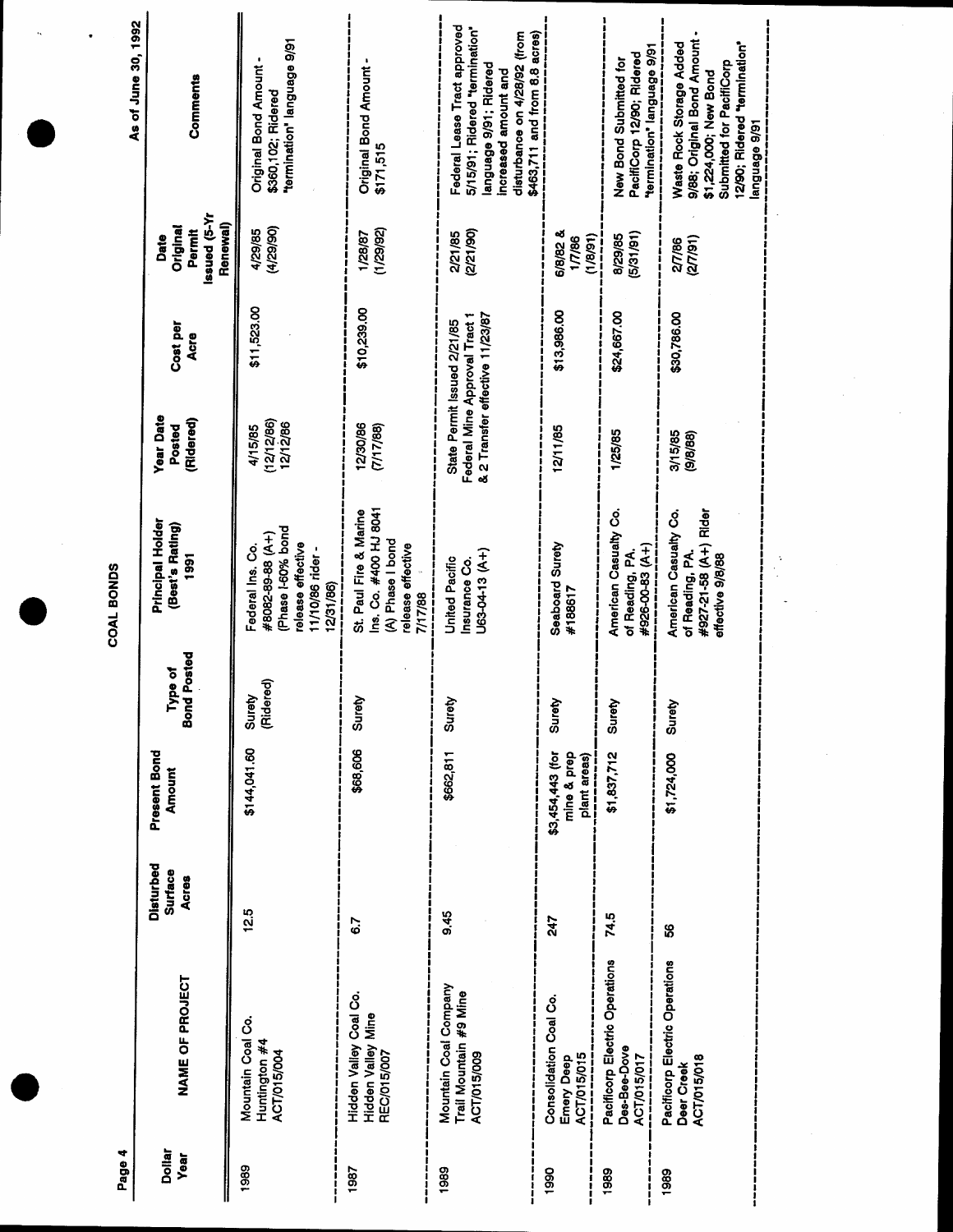| Page 5                  |                                                                     |                                             |                               |                                         | COAL BONDS                                                                      |                                                                                  |                  |                                                               | As of June 30, 1992                                                                                                                                                                                         |
|-------------------------|---------------------------------------------------------------------|---------------------------------------------|-------------------------------|-----------------------------------------|---------------------------------------------------------------------------------|----------------------------------------------------------------------------------|------------------|---------------------------------------------------------------|-------------------------------------------------------------------------------------------------------------------------------------------------------------------------------------------------------------|
| <b>Dollar</b><br>Year   | NAME OF PROJECT                                                     | Disturbed<br><b>Surface</b><br><b>Acres</b> | Present Bond<br><b>Amount</b> | <b>hd Posted</b><br>Type of<br><b>G</b> | Principal Holder<br>(Best's Rating)<br>1991                                     | <b>Year Date</b><br>(Ridered)<br>Posted                                          | Cost per<br>Acre | <b>IX-S)</b> penssi<br>Renewal)<br>Original<br>Permit<br>Date | Comments                                                                                                                                                                                                    |
| 1994                    | Pacificorp Electric Operations<br>Cottonwood/Wilberg<br>ACT/015/019 | 66.92                                       | \$2,071,098                   | Surety                                  | American Casualty Co.<br>#924-98-19 (A+)<br>of Reading, PA.                     | (11/3/89)<br>(677/90)<br>6/15/84                                                 | \$30,949.00      | (7/6/89)<br>7/6/84                                            | 6/7/90 for Waste Rock Site -<br>Amount-\$1,294,522 Ridered<br>termination" language 9/91<br>\$1,586,008 (New Bond<br>Submitted 11/20/90 for<br>Pacificorp with revised<br>amount); Ridered<br>Original Bond |
| <br> <br> <br> <br>1994 | Co-op Mining Co.<br>Trail Canyon<br>ACT/015/021                     | $\ddot{ }$                                  | \$200,000                     | Irrevocable<br>Letter of<br>Credit      | West One Bank #S<br>557                                                         | 6/15/89                                                                          | \$20,000.00      | 5/30/89                                                       | Automatically Renewable                                                                                                                                                                                     |
| 1995                    | Co-op Mining Co.<br>Bear Canyon<br>ACT/015/025                      | $\overline{a}$                              | \$290,000                     | Irrevocable<br>Letter of<br>Credit      | Capital City Bank<br>Matures 7/12/92 -<br>#1055                                 | (Amended)<br>(for C.W.<br>7/12/90<br>Expires<br>Mining)<br>7/12/92<br>י<br> <br> | \$29,000.00      | (5/20/91)<br>11/1/85                                          | <b>Automatically Renewable</b>                                                                                                                                                                              |
| 1992                    | Crandall Canyon Mine<br>Genwal Coal Co.<br>ACT/015/032              | $\overline{9.7}$                            | \$268,000                     | Surety                                  | #4689175 (A+)<br>Safeco Ins. Co.                                                | 7/30/90                                                                          | \$27,630.00      | (6/14/89)                                                     | Replaced ILOC 7/30/90 with<br>Surety                                                                                                                                                                        |
| 1982                    | Crandall Canyon Mine<br>Genwal Coal Co.<br>ACT/015/032              | $\frac{1}{5}$                               | \$10,000                      | Cash                                    | (Invalid Loadout)                                                               | 7/11/88                                                                          |                  |                                                               | Still held but should probably<br>be released                                                                                                                                                               |
| 1991                    | Convulsion Canyon Mine<br>Southern Utah Fuel Co.<br>ACT/041/002     | 67.79                                       | \$1,172,000                   | Surety                                  | (A-) Waste Rock area<br>Co. #029-899G373-6<br>Travelers Indemnity<br>added 8/88 | 8/26/88                                                                          | \$17,288.69      | (6/20/92)<br>5/19/87                                          | readjustment of bond amount<br>to be done by 7/10/92<br>Division has ordered                                                                                                                                |
|                         | Coal Search Corp.<br><b>ACT/041/005</b><br>Knight Mine              | $\ddot{\mathbf{z}}$                         | \$800,000                     | ≥<br>Suret                              | Seaboard Surety Co.<br>#164898 (A+)                                             | 9/16/90                                                                          | \$20,000.00      | 10/31/88                                                      | Federal Ins. Co. Surety<br>replaced 9/16/90                                                                                                                                                                 |
|                         |                                                                     |                                             |                               |                                         |                                                                                 |                                                                                  |                  |                                                               |                                                                                                                                                                                                             |

 $\hat{\mathcal{F}}$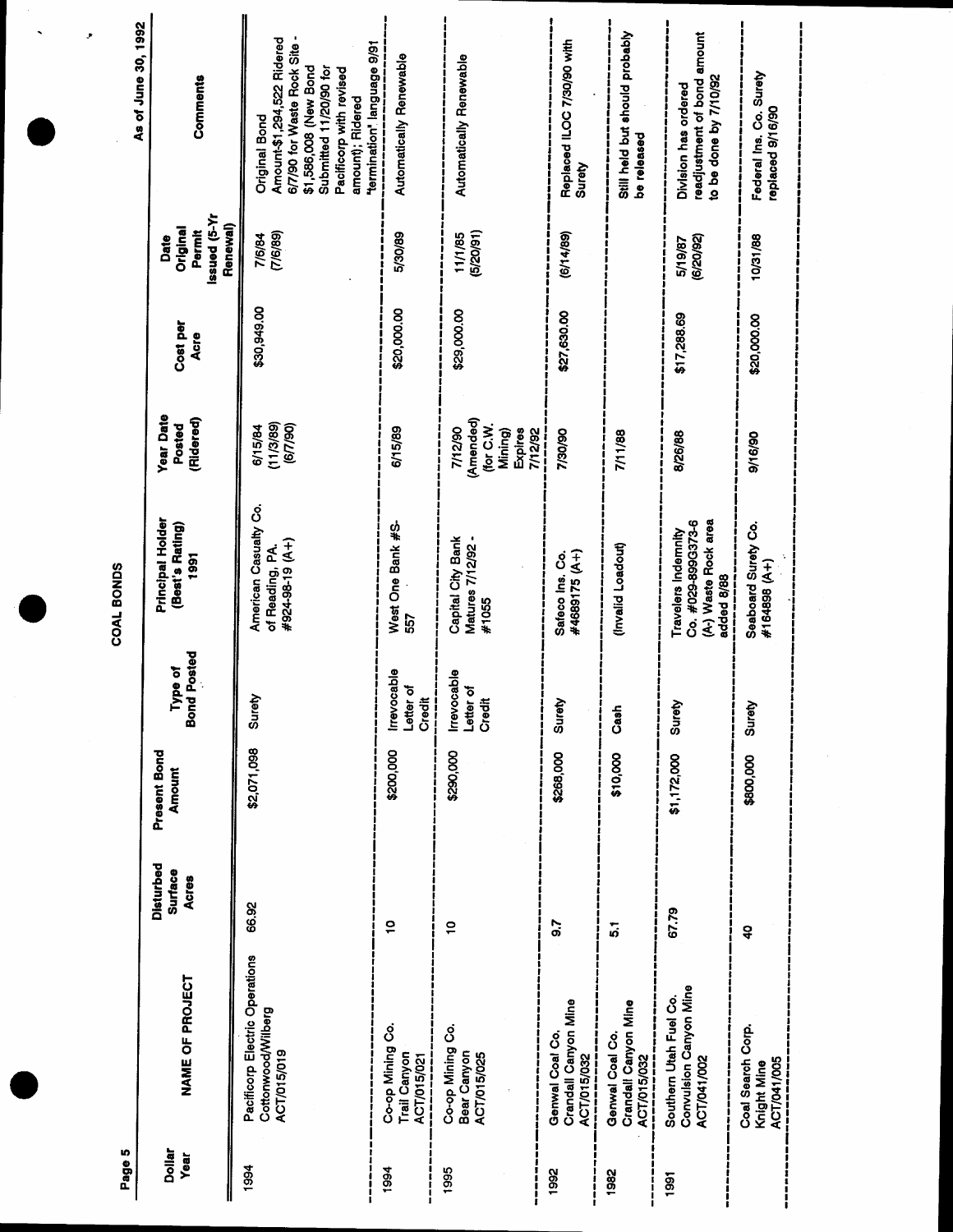|                   | As of June 30, 1992<br>Comments                   |                  | Bond forfeited; Division<br>preparing reclamation<br>contract to complete<br>reclamation in 1992 | In process of selling collateral<br>İ<br>bond<br>S            | In process of selling collateral<br>____________________<br><b>bond</b> |  |
|-------------------|---------------------------------------------------|------------------|--------------------------------------------------------------------------------------------------|---------------------------------------------------------------|-------------------------------------------------------------------------|--|
|                   | <b>Issued</b> (5-Yr<br>Original<br>Permit<br>Date | <b>Renewal</b> ) |                                                                                                  | Permit Denial<br>2/26/88                                      | <br> <br> <br> <br>5/15/87                                              |  |
|                   | Cost per<br>Acre                                  |                  | \$4,241.00                                                                                       | \$6,332.00                                                    | \$14,414.00                                                             |  |
|                   | <b>Year Date</b><br>(Ridered)<br>Posted           |                  | $1/23/84$ &<br>12/14/79                                                                          | 6/4/86                                                        | 8/2/85                                                                  |  |
| <b>COAL BONDS</b> | Principal Holder<br>(Best's Rating)<br>1991       |                  | Revoked Permit 9/88<br>First Interstate Bank<br>#72-3024-006<br> <br> <br>                       | Division (Real Estate in<br>Wallsburg, UT) (Permit<br>Denied) | Division (Real Estate in<br>Park City, Utah) Permit<br>Revoked 8/4/89   |  |
|                   | nd Posted<br>Type of<br>នី                        |                  | Account<br>i                                                                                     | Agreement<br>Subord                                           | Agreement                                                               |  |
|                   | Present Bond<br><b>Amount</b>                     |                  | (\$30,534.49) Escrow                                                                             | \$120,300                                                     | \$100,900 Subord.<br>---------                                          |  |
|                   | Disturbed<br>Surface<br><b>Acres</b>              |                  | 72                                                                                               | ë                                                             |                                                                         |  |
|                   | <b>NAME OF PROJECT</b>                            |                  | New Tech Mining Co.<br>Black Jack #1 Mine<br>(Exploration)                                       | <b>Summit Minerals</b><br>Blackhawk Mine<br>REV/043/001       | Summit Coal Co.<br>ACT/043/008<br>Boyer Mine                            |  |
| Page 6            | <b>Dollar</b><br><b>Year</b>                      |                  |                                                                                                  | 1990                                                          | 1986                                                                    |  |

 $\ddot{\phantom{1}}$ 

\*All of the bonding companies are listed in the Federal Register, June 29, 1990, the Department of Treasury listing of Surety Companies acceptable on Federal bonds.

 $\bar{\bar{z}}$ 

l,

 $\ddot{\cdot}$ 

A:\COAL.BND